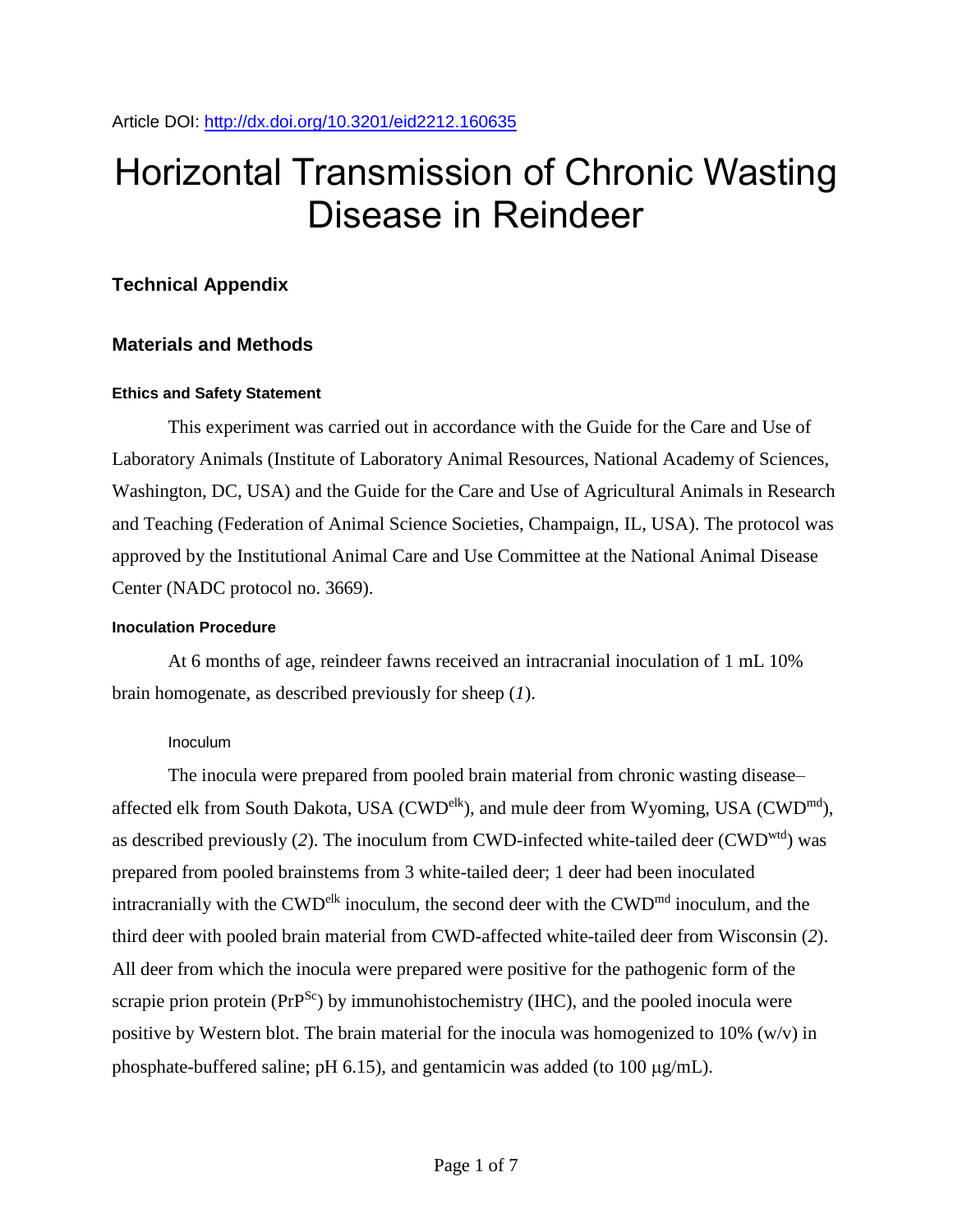#### Animals

Twenty-three 3-month-old reindeer fawns were obtained from a farm in Alaska, USA, that had never had a reported case of CWD. Reindeer were used in preference to caribou because they are semidomesticated and so more appropriate for experimental studies. The fawns were divided into 4 groups: group 1 (n = 5) was inoculated with CWD<sup>wtd</sup>; group 2 (n = 5) was inoculated with CWD<sup>elk</sup>; group 3 (n = 5) was inoculated with CWD<sup>md</sup>; and group 4 (n = 8) remained as negative controls ( $n = 2$ ) or were placed in direct ( $n = 4$ ) or indirect ( $n = 2$ ) contact groups.

#### **Genotyping**

Genotype analysis was conducted on nucleic acid extracted from blood samples from live animals, as described previously (*3*). The nucleotide numbering for the prion protein gene (*PRNP*) sequence is based on the GenBank *Rangifer tarandus tarandus* sequence (accession no. AY639093.1).

#### **Animal Housing and Pen-to-Pen Movement**

All reindeer were housed in an animal biosafety level 2 containment facility at the National Animal Disease Center, US Department of Agriculture (Ames, IA, USA), and were monitored twice daily during the experiment. Control reindeer were housed in the same barn as inoculated reindeer but in separate pens that prevented direct physical contact (i.e., nose-to-nose) between control and inoculated animals (Technical Appendix Figure, panel A).

Twenty-five months after intracranially challenged reindeer were inoculated, 4 control reindeer (reindeer #16, #17, #18, #19) were moved into the same pen as  $\text{CWD}^{\text{wtd}}$ -inoculated reindeer (Technical Appendix Figure, panel B, pen 5+7) to form the direct contact control group (Table 1, group 4 direct). At the same time, 2 control reindeer (#20, #21) were moved into pen 6, which was adjacent to pen 4 which housed the CWD<sup>md</sup>-inoculated reindeer (Technical Appendix Figure, panel B, pen 4, pen 6) to form the indirect contact control group. Solid partitions between pen 4 and pen 6 prevented physical contact between the reindeer in these 2 pens; however, reindeer in both pens could reach through the front of the pen to access a central alleyway that could contain bedding or water from adjacent pens generated during daily cleaning. The 2 control reindeer (#22, #23) in pen 8 formed the negative control group (Technical Appendix Figure, panel B, pen 8).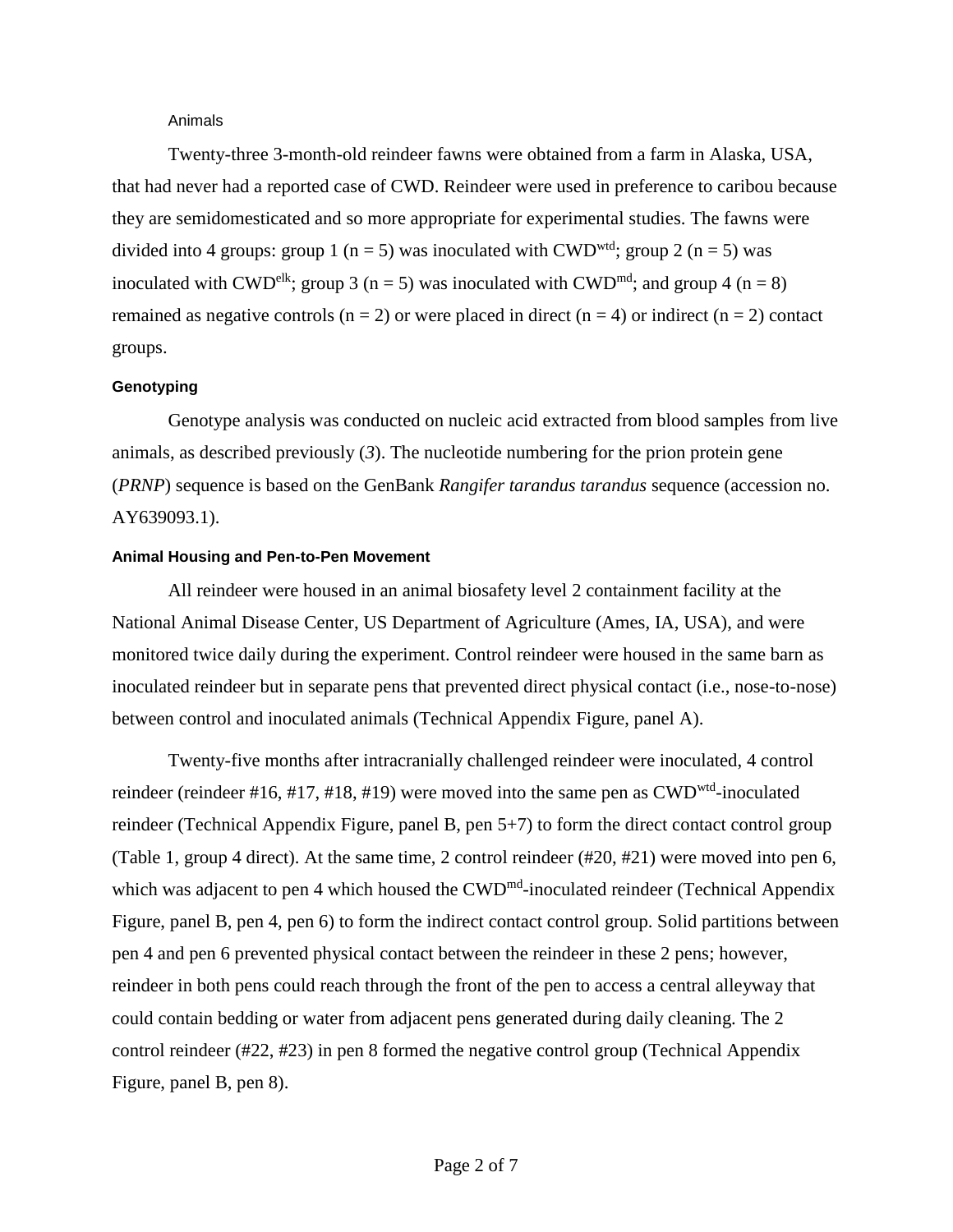Forty-four months later, CWD<sup>md</sup>-inoculated reindeer #15 was moved from pen 4 to join reindeer #13 in pen 2 (Technical Appendix Figure, panel C). Pen 4 was cleaned by manual sweeping to remove bedding, etc., followed by pressure washing with water, followed by decontamination with 20,000 ppm sodium hypochlorite for a 1h contact time. Group 4 indirect contact reindeer were moved from pen 6 to pen 4. Pen 6 was cleaned and decontaminated, and then group 4 control reindeer were moved from pen 8 to pen 6. Reindeer remained in these pens until the end of the study.

## **Survival Times**

Survival times for intracranially challenged reindeer are expressed as months postinoculation (MPI) and are calculated from the day the reindeer were inoculated. Survival times for direct and indirect contact reindeer are expressed as months postchallenge and are calculated from the date that direct contact control reindeer were mixed with CWD<sup>wtd</sup>-inoculated reindeer.

## **Immunohistochemistry**

All paraffin-embedded tissues were stained by an automated IHC method for detection of PrPSc as described previously (*3*) using an automated immunostainer (Ventana Medical System Inc, Tucson, AZ, USA). The primary antibody was F99/97.6.1 (*4*), used at a concentration of 10  $\mu$ g/mL, and incubation was carried out at 37 $\degree$ C for 32 min.

# **ELISA**

Frozen brainstem (at the level of the obex) and/or retropharyngeal lymph node were used for detection of PrP<sup>Sc</sup> using the IDEXX HerdChek BSE-Scrapie Antigen ELISA (IDEXX, Westbrook, ME, USA). For animals that were negative by IHC, brainstem and retropharyngeal lymph node samples were processed as per kit instructions. For animals that were positive by IHC, brainstem samples were homogenized in phosphate-buffered saline to enable testing of the same sample by both ELISA and Western blot.

ELISA was performed according to the kit instructions (short protocol) with the following modifications: capture plate incubation was performed for 1.5 h; conjugate incubation was performed for 1 h. Samples were run as singles with kit-provided negative and positive controls included in each run. Small ruminant brain conjugate was used for all samples.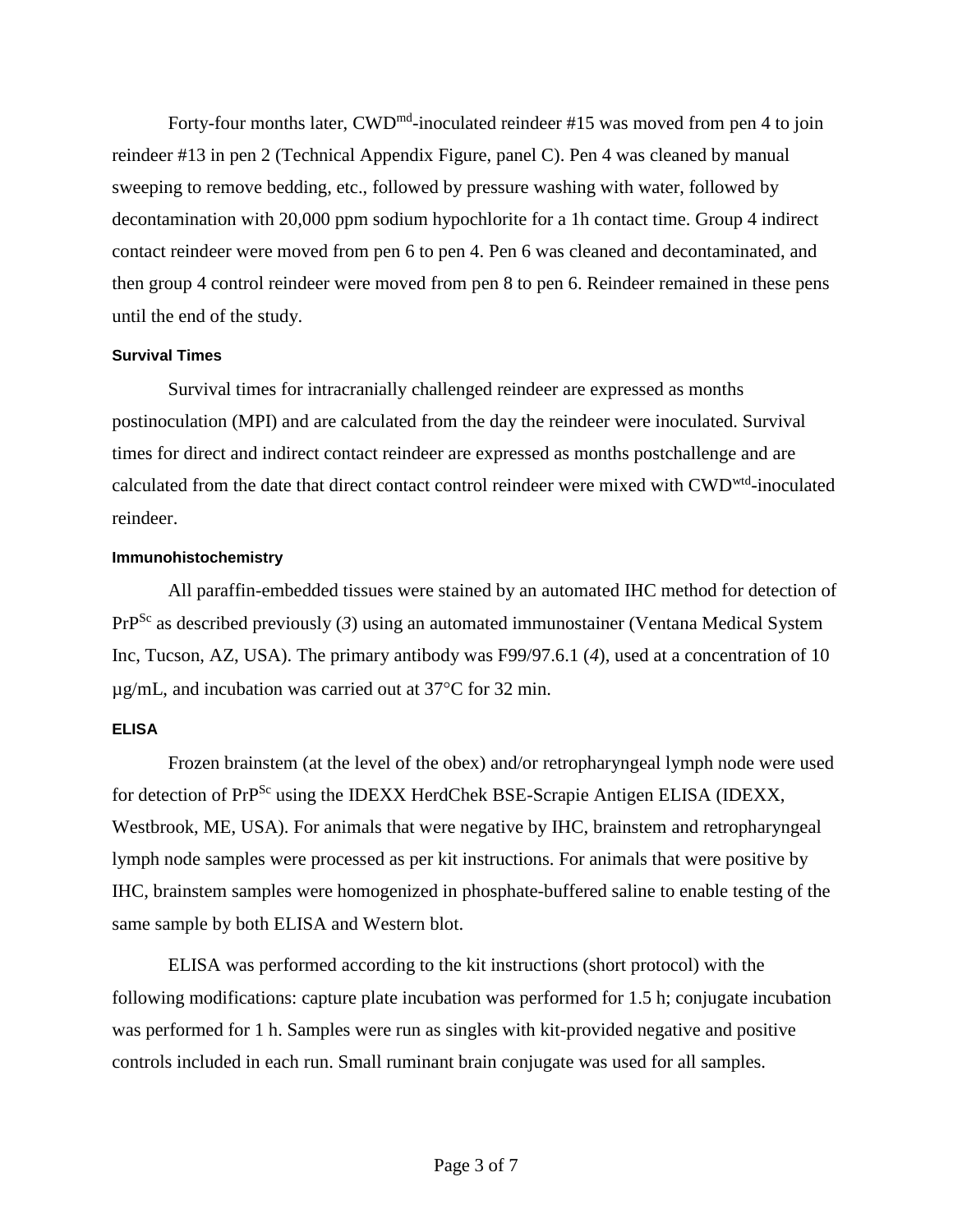Absorbance was measured using a SpectraMax 190 plate reader at 450 nm with a reference wavelength of 620 nm.

#### **Western Blot**

Frozen brain tissues were used for immunodetection of PrP<sup>Sc</sup> by Western blot using a previously published protocol (*3*) with the following modifications: samples from the brainstem were homogenized at a final concentration of 10% or 20% (w/v) in 1X Dulbecco's Phosphate Buffered Saline (free of calcium or magnesium, Mediatech Inc., Manassas, VA, USA) using a tissue homogenizer (Biotech Mini-BeadBeater-16, BioSpec Products, Bartlesville, OK, USA) and imaged using a multimode scanner (G:BOX Chemi XT4, Syngene, Frederick, MD, USA). Immunodetection was conducted using mAb 6H4 (Prionics AG, Schlieren-Zürich, Switzerland) at a 1:10 000 dilution (0.1  $\mu$ g/mL).

### **Results**

#### **Clinical Presentation**

Clinical signs included loss of body condition ( $n = 5$ ), recumbency ( $n = 4$ ), and lethargy  $(n = 2)$ . Seven reindeer were found dead without clinical signs noted. Seizures developed in 1 CWDwtd -inoculated reindeer (#4), and it was euthanized. Bloat that was not responsive to treatment developed in a reindeer (#21) from the indirect contact group, and it was euthanized. There were 2 intercurrent deaths (pneumonia) at 2.6 (#1) and 13.7 (#11) MPI.

## **Vacuolation and PrPSc Distribution in Central Nervous System Tissues**

Neither neuropil nor neuronal vacuolation was seen in direct or indirect contact animals. PrP<sup>Sc</sup> was not detected in the brains from any direct contact animals, including the 2 reindeer that had  $PrP^{Sc}$  in non–central nervous system (CNS) tissues (#17 and #18).

All 4 CWD<sup>wtd</sup>-inoculated reindeer had both CNS vacuolation and PrP<sup>Sc</sup> accumulation at clinical stages (20.9–53.3 MPI), except for 1 intercurrent death (#1) at 2.6 MPI. Both vacuolation and PrP<sup>Sc</sup> accumulation were seen in the brain of the CWD<sup>elk</sup>-inoculated reindeer that was found dead at 24.7 MPI (#6). A second CWD<sup>elk</sup>-inoculated reindeer was found dead at 36.4 MPI (#7) without microscopic evidence of spongiform encephalopathy. The remaining  $3 \text{ CWD}^{\text{elk}}$ inoculated reindeer had widespread CNS vacuolation and PrP<sup>Sc</sup> accumulation at death. In the  $\text{CWD}^{\text{md}}$ -inoculated group, widespread vacuolation and PrP<sup>Sc</sup> accumulation were present in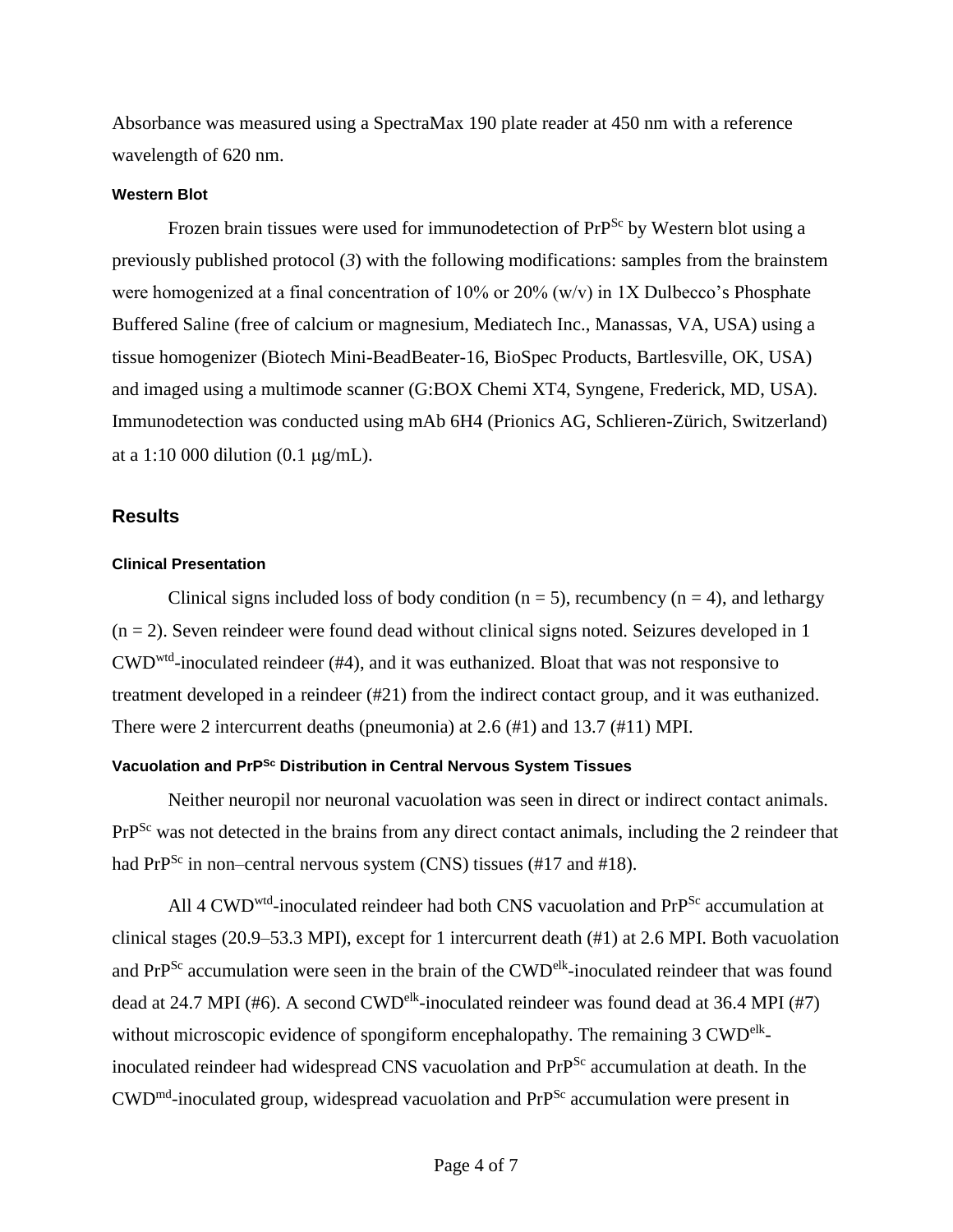reindeer that survived up to 30 months ( $n = 2$ , #12 and #13). In contrast, reindeer with survival times  $>30$  months showed widespread PrP<sup>Sc</sup> accumulation but minimal (#15, thalamus and frontal cortex only) or no (#14) vacuolation.

PrP<sup>Sc</sup> was present in the brains of intracranially inoculated and indirect contact reindeer. The most striking pattern of PrP<sup>Sc</sup> deposition in the brain was dominated by aggregated deposits of various sizes, including plaques, distributed throughout the neuroaxis (Figure 1, panels A,B). This pattern was seen in 3 reindeer (#4, #8, and #13) and was associated with the NS138 NN176  $(n = 2, #8 \text{ CWD}^{\text{elk}}, #13 \text{ CWD}^{\text{md}})$ , or SS138 DD176 (#4 CWD<sup>wtd</sup>) genotype. There was not a consistent association between aggregated PrP<sup>Sc</sup> deposits and distribution or severity of vacuolation. A second pattern, comprising perineuronal and linear labeling with a restricted distribution, confined to the dorsal motor nucleus of the vagus (Figure 1, panel C), midbrain, hypothalamus, and midline thalamic nuclei, was observed in 4 reindeer of the NN138 NN176 (n  $= 3, #2, #6, and #21$  or SS138 ND176 (#5) genotype. A third pattern of widespread punctate neuropil and intraneuronal labeling (Figure 1, panel D) was observed in 4 reindeer and was associated with the NS138 ND176 (n = 3, #3, #9, and #15) or NN138 NN176 (#12) genotype. The fourth pattern comprised neuropil labeling confined to the brainstem at the level of the obex (hypoglossal nucleus, dorsal motor nucleus of the vagus nerve, area postrema) and midbrain (trochlear nuclei) that was observed in 3 reindeer of the SS138 NN176 genotype (#10, #14, and #20).

All animals with  $PrP^{Sc}$  immunoreactivity in brainstem also had  $PrP^{Sc}$  in the retina (Table 2). In the optic fiber layer, PrP<sup>Sc</sup> immunoreactivity was observed as mild punctate deposits and/or rare intramicroglial deposits (Figure 1, panel E). Retinal ganglion cells were negative in most reindeer, but intraneuronal immunolabeling of retinal ganglion cells (Figure 1, panels E,F) was observed in 4 reindeer (#3, #6, #12 [Figure 1, panel E], #13 [Figure 1, panel F]). The most commonly observed PrP<sup>Sc</sup> immunolabeling pattern in the inner plexiform layer was mild to moderate punctate deposits with occasional intramicroglial deposits (Figure 1, panel E). In 2 reindeer (#8 and #13) moderate particulate to coalescing immunolabeling was observed in the inner plexiform layer (Figure 1, panel F); notably, both of these animals had aggregated and plaque-like  $PrP^{Sc}$  deposits in the brain.  $PrP^{Sc}$  in the outer plexiform layer was present as very mild to moderate granular labeling.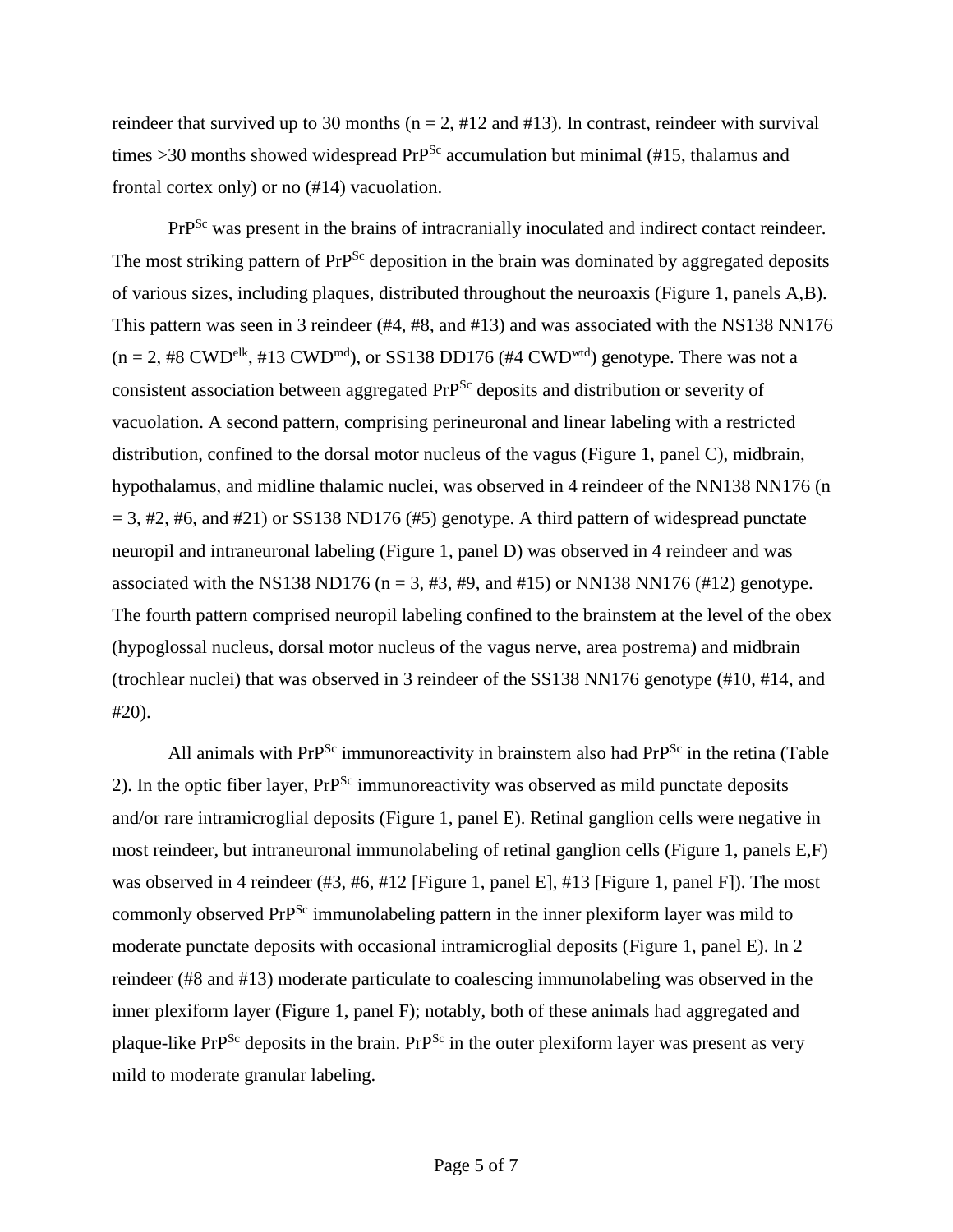#### **PrPSc Distribution in Non-CNS Tissues**

The tissue distribution of PrP<sup>Sc</sup> was similar for all intracranially inoculated reindeer (Table 2) except reindeer #7 (CWD<sup>elk</sup>, survival time 36.4 MPI) that was IHC positive in retropharyngeal and popliteal lymph nodes only and reindeer  $\#15$  (CWD<sup>md</sup>, survival time 43.5) MPI) that was IHC positive in retina, pituitary, and trigeminal ganglion only. The nasal turbinates, trachea, lung, biceps femoris muscle, triceps muscle, diaphragm, heart, tongue, salivary gland, esophagus, reticulum, duodenum, thyroid, pancreas, urinary bladder, sciatic nerve, skin, and antler velvet were negative in all samples examined by IHC.

The retropharyngeal lymph node, pharyngeal tonsil, palatine tonsil, mesenteric lymph node, spleen, prescapular lymph node and popliteal lymph node were IHC positive in the majority (55–67%) of reindeer. The gut-associated lymphoid tissue of the ileum (Peyer's patches) and recto-anal junction (RAMALT) were IHC positive in 29.4% and 61.9% of reindeer, respectively. Twelve reindeer that had PrP<sup>Sc</sup> in the RAMALT were overall IHC positive, and 2 reindeer (both direct contact group) were negative in the RAMALT and overall negative (Table 2). Samples of RAMALT from the remaining 5 reindeer were IHC negative, but PrP<sup>Sc</sup> was demonstrated in other tissues (Table 2).

#### **ELISA**

Reindeer that were IHC negative in brain also were negative by Western blot and ELISA.

#### **Western Blot**

The nonglycosylated (lowest) band from the CWD<sup>md</sup>, CWD<sup>elk</sup>, and CWD<sup>wtd</sup> inocula migrated at  $\approx$ 21.4 kDa (Figure 2). In some instances, the migration patterns of the nonglycosylated band of challenged reindeer varied relative to the source inoculum (Figure 2). There was not a clear association between a higher or lower position of the nonglycosylated band and either challenge group or *PRNP* genotype.

#### **References**

1. Hamir AN, Miller JM, Stack MJ, Chaplin MJ. Failure to detect abnormal prion protein and scrapieassociated fibrils 6 wk after intracerebral inoculation of genetically susceptible sheep with scrapie agent. Can J Vet Res. 2002;66:289–94. [PubMed](http://www.ncbi.nlm.nih.gov/entrez/query.fcgi?cmd=Retrieve&db=PubMed&list_uids=12418787&dopt=Abstract)